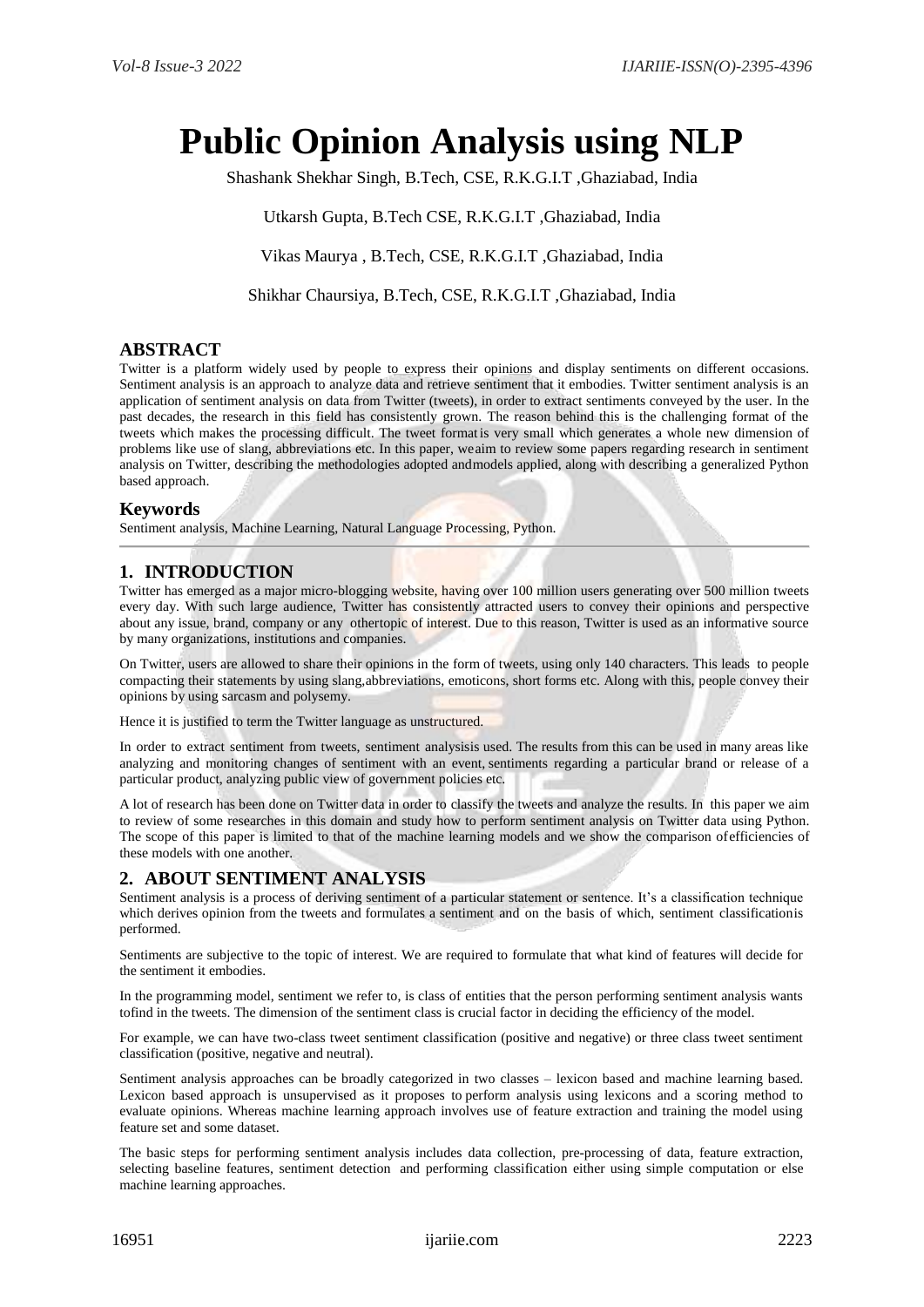## **2.1 Twitter Sentiment Analysis**

The aim while performing sentiment analysis on tweets is basically to classify the tweets in different sentiment classes accurately. In this field of research, various approaches have evolved, which propose methods to train a model and then testit to check its efficiency.

Performing sentiment analysis is challenging on Twitter data, as we mentioned earlier. Here we define the reasons for this:

- **Limited tweet size:** with just 140 characters in hand, compact statements are generated, which results sparse set of features.
- **Use of slang:** these words are different from English words and it can make an approachoutdated because of the evolutionary use of slangs.
- **Twitter features:** it allows the use of hashtags, userreference and URLs. These require different processing than other words.

All these problems are required to be faced in the pre- processing section.

Apart from these, we face problems in feature extraction with less features in hand and reducing the dimensionality of features.

## **3. METHODOLOGY**

In order to perform sentiment analysis, we are required to collect data from the desired source (here Twitter). This data undergoes various steps of pre-processing which makes it more machine sensible than its previous form.



**Fig. 1 – General Methodology for sentiment analysis**

#### **3.1 Tweet Collection**

Tweet collection involves gathering relevant tweets about the particular area of interest. The tweets are collected using Twitter's streaming API [1], [3], or any other mining tool (for example WEKA [2]), for the desired time period of analysis. The format of the retrieved text is converted as per convenience (for example JSON in case of [3], [5]).

The dataset collected is imperative for the efficiency of the model. The division of dataset into training and testing sets is also a deciding factor for the efficiency of the model. The training set is the main aspect upon which the results depends.

## **3.2 Pre-processing of tweets**

The preprocessing of the data is a very important step as it decides the efficiency of the other steps down in line. It involves syntactical correction of the tweets as desired. The steps involved should aim for making the data more machine readable in order to reduce ambiguity in feature extraction. Below are a few steps used for pre-processing of tweets -

- **Removal of re-tweets.**
- **Converting upper case to lower case:** In case we areusing case sensitive analysis, we might take two occurrence of same words as different due to their sentence case. It important for an effective analysis not to provide such misgivings to the model.
- **Stop word removal:** Stop words that don't affect the meaning of the tweet are removed (for example and, or, still etc.). [3] uses WEKA machine learning package for this purpose, which checks each word from the text against a dictionary ([3], [5]).
- **Twitter feature removal:** User names and URLs are not important from the perspective of future processing, hence their presence is futile. All usernames and URLs are converted to generic tags [3]or removed [5].
- **Stemming**: Replacing words with their roots, reducingdifferent types of words with similar meanings [3]. This helps in reducing the dimensionality of the featureset.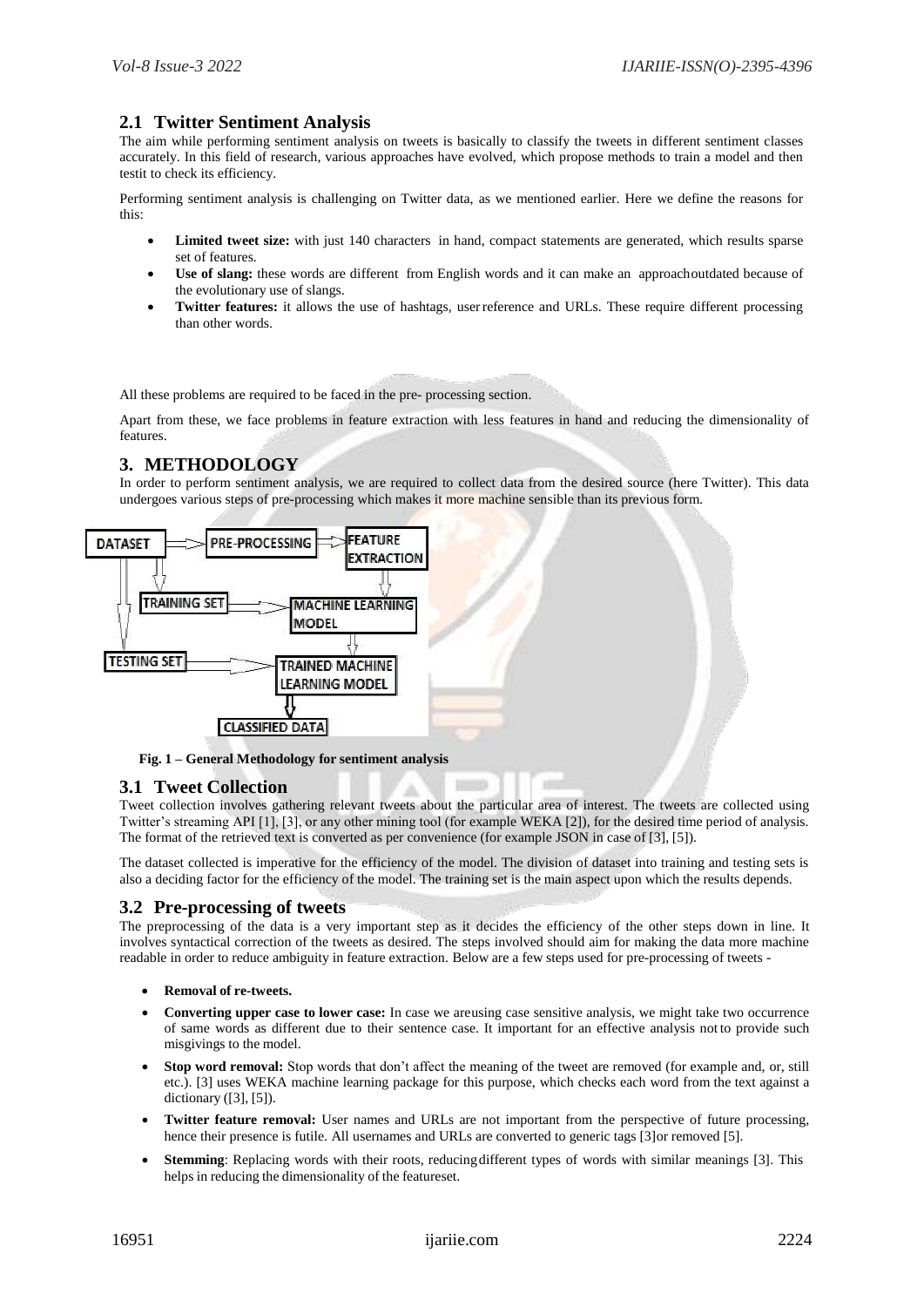- **Special character and digit removal:** Digits and special characters don't convey any sentiment. Sometimes they are mixed with words, hence their removal can help in associating two words that were otherwise considered different.
- **Creating a dictionary to remove unwanted words and punctuation marks from the text [5].**
- **Expansion of slangs and abbreviations [5].**
- **Spelling correction [5].**
- **Generating a dictionary for words that are important [7] or for emoticons [2].**
- **Part of speech (POS) tagging:** It assigns tag to each word in text and classifies a word to a specific category like noun, verb, adjective etc. POS taggers are efficient for explicit feature extraction.

#### **3.3 Feature Extraction**

A feature is a piece of information that can be used as a characteristic which can assist in solving a problem (like prediction [11]). The quality and quantity of features is very important as they are important for the results generated by the selected model.

Selection of useful words from tweets is feature extraction.

- **Unigram features –** one word is considered at a time and decided whether it is capable of being a feature.
- **N-gram features –** more than one word is considered at a time.
- **External lexicon use of list of words with predefined positive or negative sentiment.**

Frequency analysis is a method to collect features with highest frequencies used in [1]. Further, they removed someof them due to the presence of words with similar sentiment (for example happy, joy, ecstatic etc.) and created a group of these words. Along with this affinity analysis is performed, which focuses on higher order n-grams in tweet feature representation.

Barnaghi et al [3], use unigrams and bigrams and apply Term Frequency Inverse Document Frequency (TF-IDF) to find the weight of a particular feature in a text and hence filter the features having the maximum weight. The TF-IDF is a very efficient approach and is widely used in text classification anddata mining.

Bouazizi et al [4], propose an approach were they don't just rely on vocabulary used but also the expressions and sentence structure used in different conditions. They classified features into four classes: sentiment based features, punctuation and syntax based features, unigram based features and pattern based features.

The work of [5] is a bit different as they don't focus on a particular topic or event but propose to find trending topics in a region. The features extracted are divided in two categories: Common Features and Tweet Specific Features. The former is combination of common sentiment words while the later includes @-network features, user sentiment features and emoticons. Based on the post time of each user, feature vector is built.

## **3.4 Sentiment classifiers**

 **Bayesian logistic regression:** selects features and provides optimization for performing text categorization. It uses a Laplace prior to avoid over- fitting and produces sparse predictive models for text data. The Logistic Regression estimation  $P(c|f)$  has the parametric form:

$$
P(c|f) = \frac{1}{\exp((\sum_{j,c} F(f,c)))z(f)}
$$

Where  $z(f)$ a normalization function,  $\lambda$  is is a vector of weight parameters for feature set and  $F_i \circ$  is a binary function that takes as input a feature and a class label. It is triggered when a certain feature exists and the sentiment is hypothesized in a certain way [3].

i

 **Naïve Bayes:** It is a probabilistic classifier withstrong conditional independence assumption that is optimal for classifying classes with highly dependent features. Adherence to the sentiment classes is calculated using the Bayes theorem.

$$
P(X|y_i) = \Pi^m \ P(x_i|y_i)
$$

X is a feature vector defined as  $X = \{x_1, x_2, \ldots, x_m\}$  and  $y_j$  is a class label.

Naïve Bayes is a very simple classifier withacceptable results but not as good as other classifiers.

 **Support Vector Machine Algorithm:** Support vector machines are supervised models with associated learning algorithms that analyze data used for classification and regression analysis [6], [9]. It makes use of the concept of decision planes that define decision boundaries.

$$
g(X) = \mathbf{w}^T \mathcal{O}(X) + b
$$

**X** is feature vector, 'w' is weights of vector and 'b' is bias vector.  $\emptyset$  () is the non-linear mapping from input space to high dimensional feature space. SVMs can be used for pattern recognition [2].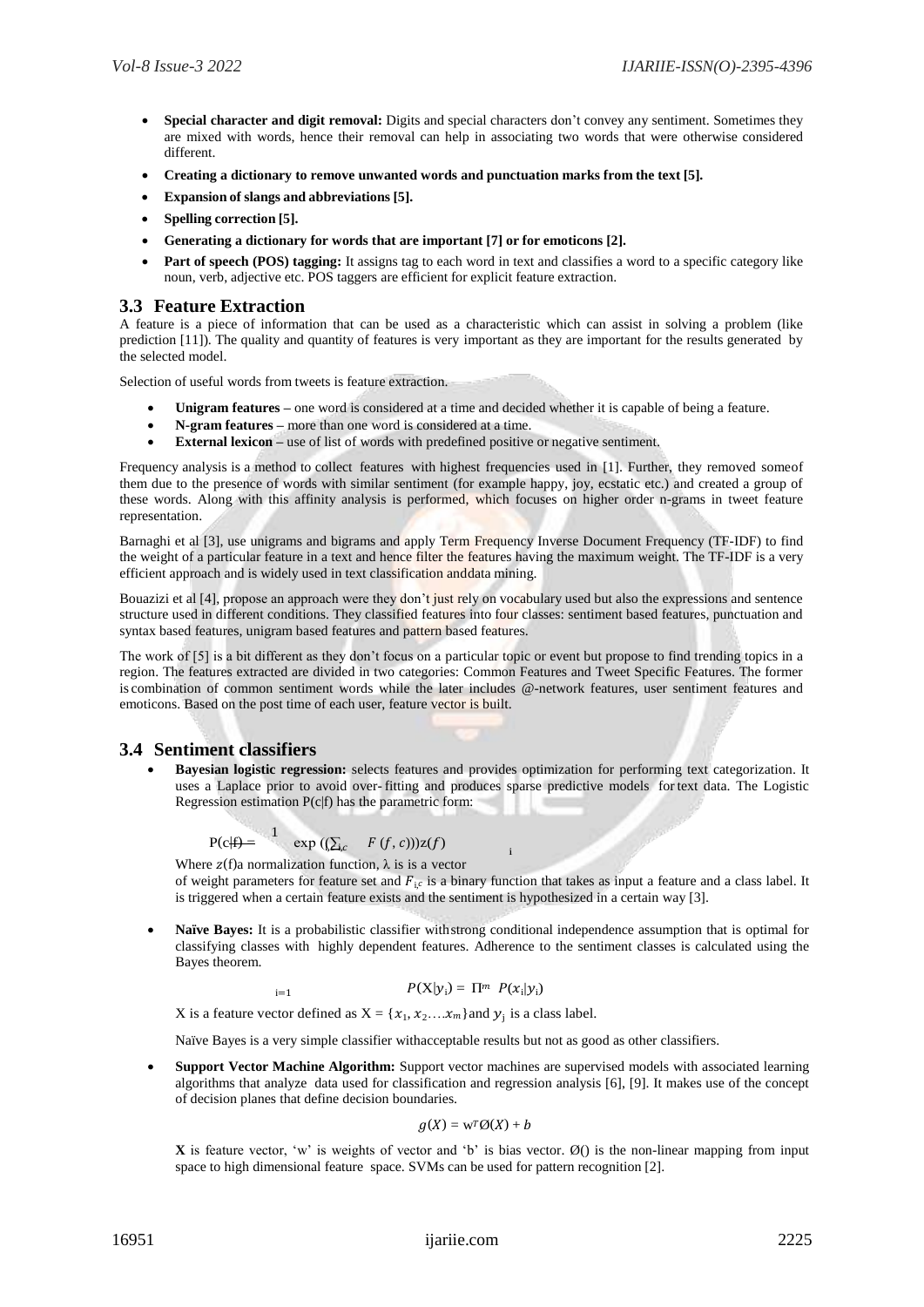**Artificial Neural Network:** the ANN model used for supervised learning is the Multi-Layer Perceptron, which is a feed forward model that maps data onto a set of pertinent outputs. Training data given to input layer is processed by hidden intermediate layers and the data goes to the output layers. The number of hidden layers is very important metric for the performance of the model. There are two steps of working of MLP NN- feed forward propagation, involving learning features from feed forward propagation algorithm and back propagation, for cost function [5], [10].

**Zimbra et al [1]** propose an approach to use Dynamic Architecture for Artificial Neural Network(DAN2) which is a machine learned model withsufficient sensitivity to mild expression in tweets. They target to analyze brand related sentiments where occurrences of mild sentences are frequent.

DAN2 is different than the simple neural networks as the number of hidden layers is not fixed before using the model. As the input is given, accumulation

of knowledge and learning takes place at each level and forwarded to the next level. The hidden layers are dynamically generated until a desired level of performance is achieved.

- **Case Base Reasoning:** In this technique, problems that were successfully solved in the past areaccessed and their solutions are retrieved and used further [10]. It doesn't require an explicit domain model, making elicitation a task of gathering case histories and CBR system can acquire new knowledge as cases. This makes maintenance of large columns of information easier.
- **Maximum Entropy Classifier:** This classifier takes no assumptions regarding the relations between features; it always tries to maximizeentropy of a system by computing its conditional distribution of its class labels [9].

```
P(y|X) = 1/Z(X)exp \sum_i f_i(X, y)
```
'X' is the feature vector and 'y' is the class label.

 $Z(X)$  is the normalization factor and  $\lambda_i$  is the weight coefficient  $f_i(X, y)$  which is the feature function which is defined as

i

i

 $f(X, x) = \begin{cases} 1, & X = x_i \text{ and } y = y_i \end{cases}$ 0, otherwise

**Ensemble classifier:** This classifier try to make use of features of all the base classifiers to do the best classification. Base classifier used by [9] were Naïve Bayes, SVM and Maximum Entropy. The classifier classifies based on the output of majority of classifiers (voting rule).

## **4. TWITTER SENTIMENT ANALYSISWITH PYTHON**

## **4.1 Python**

Python is a high level, interpreted programming language, created by Guido van Rossum. The language is very popular for its code readability and compact line of codes. It uses whitespace inundation to delimit blocks.

Python provides a large standard library which can be used for various applications for example natural language processing, machine learning, data analysis etc.

It is favored for complex projects, because of its simplicity, diverse range of features and its dynamic nature.

## **4.2 Natural Language Processing (NLTK)**

Natural Language toolkit (NLTK) is a library in python, which provides the base for text processing and classification. Operations such as tokenization, tagging, filtering, textmanipulation can be performed with the use of NLTK.

The NLTK library also embodies various trainable classifiers (example – Naïve Bayes Classifier).

NLTK library is used for creating a bag-of words model,which is a type of unigram model for text. In this model, the number of occurrences of each word is counted. The data acquired can be used for training classifier models. The sentiment of the entire tweets is computed by assigning subjectivity score to each word using a sentiment lexicon.

## **4.3 SCIKIT-LEARN**

The Scikit-learn project started as scikits.learn, a Google Summer Code project by David Cournapeau. It is a powerful library that provides many machine learning classification algorithms, efficient tools for data mining and data analysis. Below are various functions that can be performed using this library:

- **Classification:** Identifying the category to which a particular object belongs.
- **Regression:** Predicting a continuous-valued attribute associated with an object.
- **Clustering:** Automatic grouping of similar objects into sets.
- **Dimension Reduction:** Reducing the number of random variables under consideration.
- **Model selection:** Comparing, validating andchoosing parameters and models.
- **Preprocessing:** Feature extraction and normalization in order to transform input data for use with machine learning algorithm.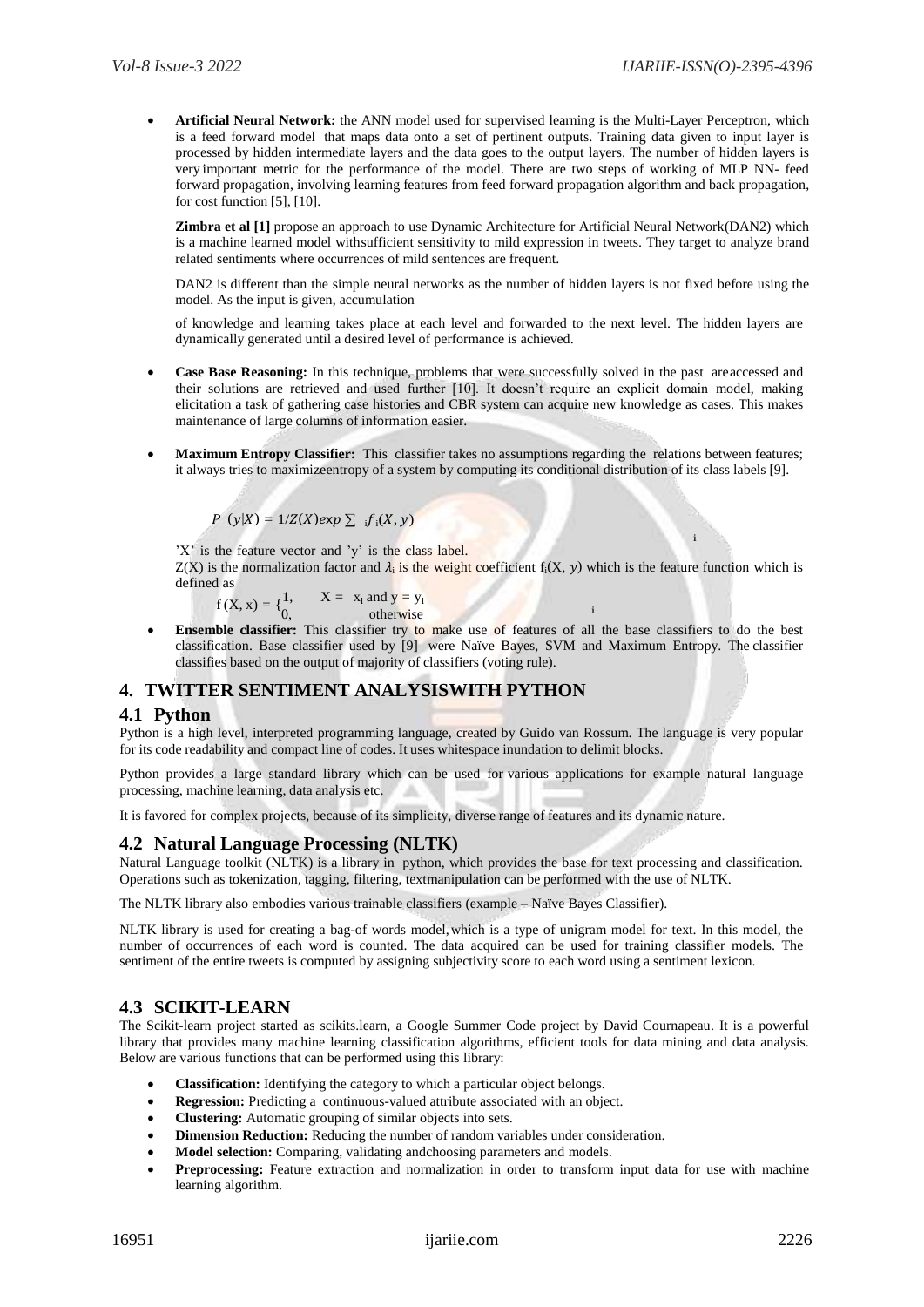In order to work with scikit-learn, we are required to install NumPy on the system.

#### **4.4 NumPy**

NumPy is the fundamental package for scientific computing with Python. It provides a high-performance multidimensional array object, and tools for working with these arrays. It contains among other things:

- A powerful N-dimensional array object
- Sophisticated (broadcasting) functions
- Tools for integrating C/C++ and Fortran code
- Useful linear algebra, Fourier transform, andrandom number capabilities.

## **4.5 Setting Up Environment for SentimentAnalysis Using Python**

The following components are required to be downloaded andinstalled properly.

- Download and install Python 2.6 or above in adesired location.
- Download and install NumPy.
- Download and install NLTK library.
- Download and install Scikit-learn library.

#### **4.6 Data Collection**

We have two options to collect data for sentiment analysis. First is to use Tweepy - client for Twitter Application Programming Interface (API).

It can be installed using pip command: pip install tweepy

To fetch tweets from the Twitter API one needs to register an App through their Twitter account. After that the following steps are performed:

- Open https://apps.twitter.com/ and click button Create New App'.
- Fill the details asked.
- When the App is created, the page will beautomatically loaded.
- Open the 'Keys and Access Tokens' tab.
- Copy 'Consumer Key', 'Consumer Secret', 'Access token' and 'Access Token Secret'.

The keys copied are then inserted into the code, which helpsin dynamic collection of tweets every time we run it.

The other option is to gather data non-dynamically using the existing data provided by websites (like kaggle.com) and save the data into whatever format we require (for example JSON, csv etc.).

The former method is slow in nature as it performs tweet collection every time we start the program. The latter approach may not provide us with the quality of tweets we require.

To solve this we can put the code for tweet collection in different module in a way that it doesn't operate every timewe run the project.

#### **4.7 Pre-processing in Python**

The pre-processing in Python is easy to perform due to functions provided by the standard library. Some of the steps are given below:

- **Converting all upper case letters to lower case.**
- **Removing URLs:** Filtering of URLs can be done with the help of regular expression (http|https|ftp)://[a-zA-Z0-  $9\{\frac{1}{1}+\}$ .
- **Removing Handles (User Reference):** Handles canbe removed using regular expression @(\w+).
- **Removing hashtags:** Hashtags can be removed using regular expression  $-\#(\mathbf{w})$ .
- **Removing emoticons:** We can use emoticon dictionary to filter out the emoticons or to save the occurrence of them in a different file.
- **Removing repeated characters.**

#### **4.8 Feature Extraction**

Various methodologies for extracting features are available in the present day. Term frequency-Inverse Document frequencyis an efficient approach. TF-IDF is a numerical statistic that reflects the value of a word for the whole document (here, tweet).

Scikit-learn provides vectorizers that translate input documents into vectors of features. We can use library function TfidfVectorizer(), using which we can provide parameters for the kind of features we want to keep by mentioning the minimum frequency of acceptable features.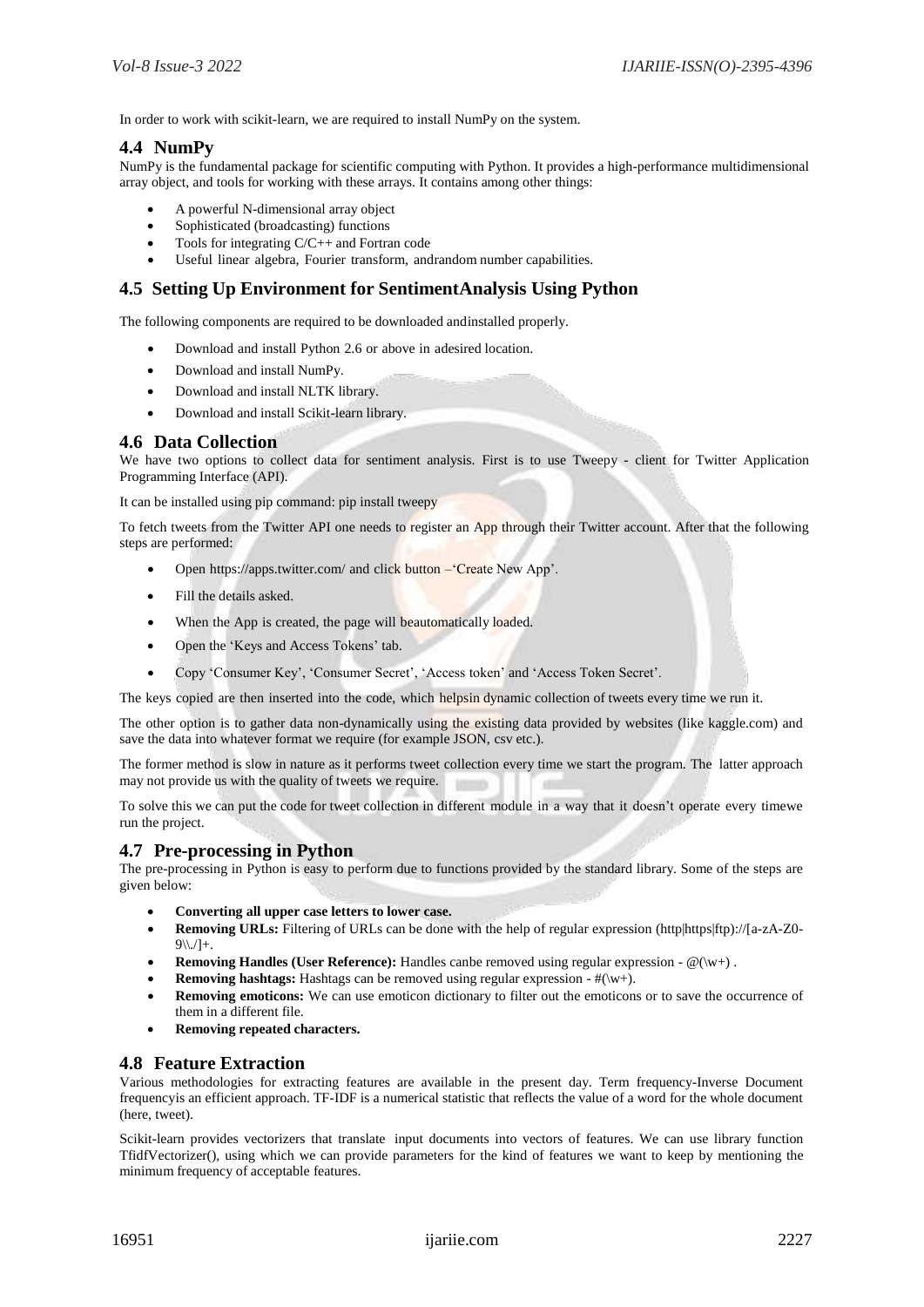# **4.9 TRAINING A MODEL**

The scikit-library provides various machine learning models whose implementation in code is very easy. For example one can easily create an instance of Support Vector Machine in one line –

classifier\_poly=svm.SVC()

In order to make use of machine learning models, one isrequired to remember to install NumPy properly and import from scikit-learn the desired model.

After training the model we, use the same instance to test the model and save the results obtained.

# **5. EXPERIMENTATION FOR MODELVALIDATION**

After the pre-processing and feature extraction steps are

performed, we work towards training and validating the model's performance. The collected dataset is divided in two– training set and testing set. The training set is used to train the classifier (machine learned model) while the testing set is the one on which the experimentation is performed. The ratio of training and testing dataset can vary as per to applications. [1] divides the dataset as 70% training and rest testing, whereas

[3] which uses cross validation on the dataset by splitting it into 10 sections. This method selects 90% for training set and 10 for testing.

[4] divided the set as training set containing 21000 tweets while testing set 1400 tweets (approx. 93% and 7%) while [5] used 75% data for training set and [9] used approx. 83% for training.

As the classification work in [6] is topic based and adaptive innature hence excessive manual labeling is avoided which reduces the size of training set.

The model which is chosen for experimentation is trained using the training set of data. Then this same trained model is used to classify new data, by which we can check its accuracy.

As the classification work in [6] is topic based and adaptive innature hence excessive manual labeling is avoided which reduces the size of training set.

The proposed work of [3] is a bit different as they correlate the event and sentiment by using timestamp. Using this method for a particular event, it's possible to divide it into sub-events and further deepen the study of user sentiments. This approach is complex but yield very detail results when we chose a large event and desire to see fluctuations in user sentiments with time.

The number of classes to be chosen for classification is up to the user. One can perform binary, ternary or multi-class classification based on the type of application we are aiming for. But it has been observed that as the number of classes increases the performance of classifiers decreases [1], [3].





**Table 1: Average accuracies of different models**

| S.<br>no. | <b>Classifier</b> | Accuracy |
|-----------|-------------------|----------|
|           | DAN <sub>2</sub>  | 86.06%   |
| 2.        | <b>SVM</b>        | 85.0%    |